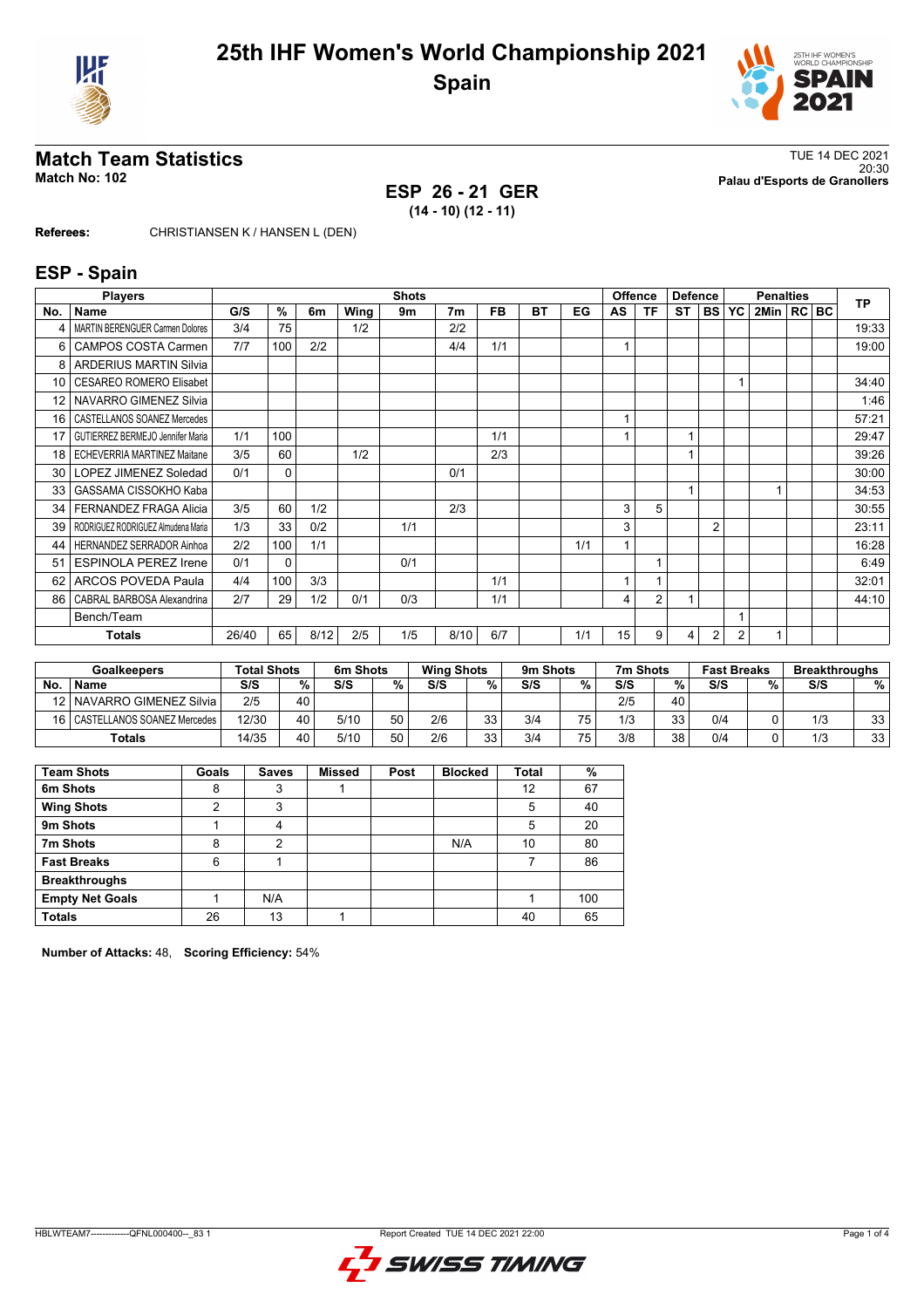



#### **Match Team Statistics** TUE 14 DEC 2021 20:30 **Match No: 102 Palau d'Esports de Granollers**

**ESP 26 - 21 GER (14 - 10) (12 - 11)**

**Referees:** CHRISTIANSEN K / HANSEN L (DEN)

### **ESP - Spain**

**Players**

# **Shots Distribution**

| <b>Flavels</b>            |                        |                                                                                                                                               |  |                                   |
|---------------------------|------------------------|-----------------------------------------------------------------------------------------------------------------------------------------------|--|-----------------------------------|
| Goals / Shots             |                        |                                                                                                                                               |  |                                   |
|                           |                        | 4 MARTIN BERENGUER C 6 CAMPOS COSTA C 8 ARDERIUS MARTIN S 10 CESAREO ROMERO E 12 NAVARRO GIMENEZ S 16 CASTELLANOS SOANEZ 17 GUTIERREZ BERMEJO |  |                                   |
| $\overline{10/1}$         | 1/1                    |                                                                                                                                               |  |                                   |
|                           | 2/2                    |                                                                                                                                               |  |                                   |
| 1/1<br>$\blacksquare$ 2/2 | 3/3<br>$1/1$ <b>ii</b> |                                                                                                                                               |  | $\blacksquare$ $\blacksquare$ 1/1 |
|                           |                        |                                                                                                                                               |  |                                   |

| 18 ECHEVERRIA MARTINE | 30 LOPEZ JIMENEZ S | -33 GASSAMA CISSOKHO K | 34 FERNANDEZ FRAGA A _ 39 RODRIGUEZ RODRIGUE |     | 44 HERNANDEZ SERRADOR      51 ESPINOLA PEREZ |  |
|-----------------------|--------------------|------------------------|----------------------------------------------|-----|----------------------------------------------|--|
| $\sqrt{410}$          |                    |                        | $\overline{A}$ $\overline{A}$                |     |                                              |  |
|                       |                    |                        | $\blacksquare$ 0/2                           |     |                                              |  |
| $\blacksquare$ 1/2    | 0/2                |                        | 111<br>1/1                                   | 0/1 |                                              |  |

1-Missed

| 62 ARCOS POVEDA P 86 CABRAL BARBOSA A |     |     |  |
|---------------------------------------|-----|-----|--|
|                                       |     | 1/3 |  |
|                                       | 1/1 | 1/1 |  |
| 212                                   |     |     |  |

**Team** Goals / Shots

1-Missed





| 4/5  |     | 1/3 |
|------|-----|-----|
| 1/1  | 1/1 | 1/2 |
| 2/13 | 2/2 | 2/8 |

| 12 NAVARRO GIMENEZ S |     |                       |  |  |  |  |  |  |  |  |  |
|----------------------|-----|-----------------------|--|--|--|--|--|--|--|--|--|
|                      |     | 0/1                   |  |  |  |  |  |  |  |  |  |
| 1/1                  |     | 1/1                   |  |  |  |  |  |  |  |  |  |
|                      |     | 0/2                   |  |  |  |  |  |  |  |  |  |
|                      |     | 16 CASTELLANOS SOANEZ |  |  |  |  |  |  |  |  |  |
| 4/5                  |     | 1/2                   |  |  |  |  |  |  |  |  |  |
|                      | 1/1 | 0/1                   |  |  |  |  |  |  |  |  |  |
| 2/13                 | 212 | 2/6                   |  |  |  |  |  |  |  |  |  |

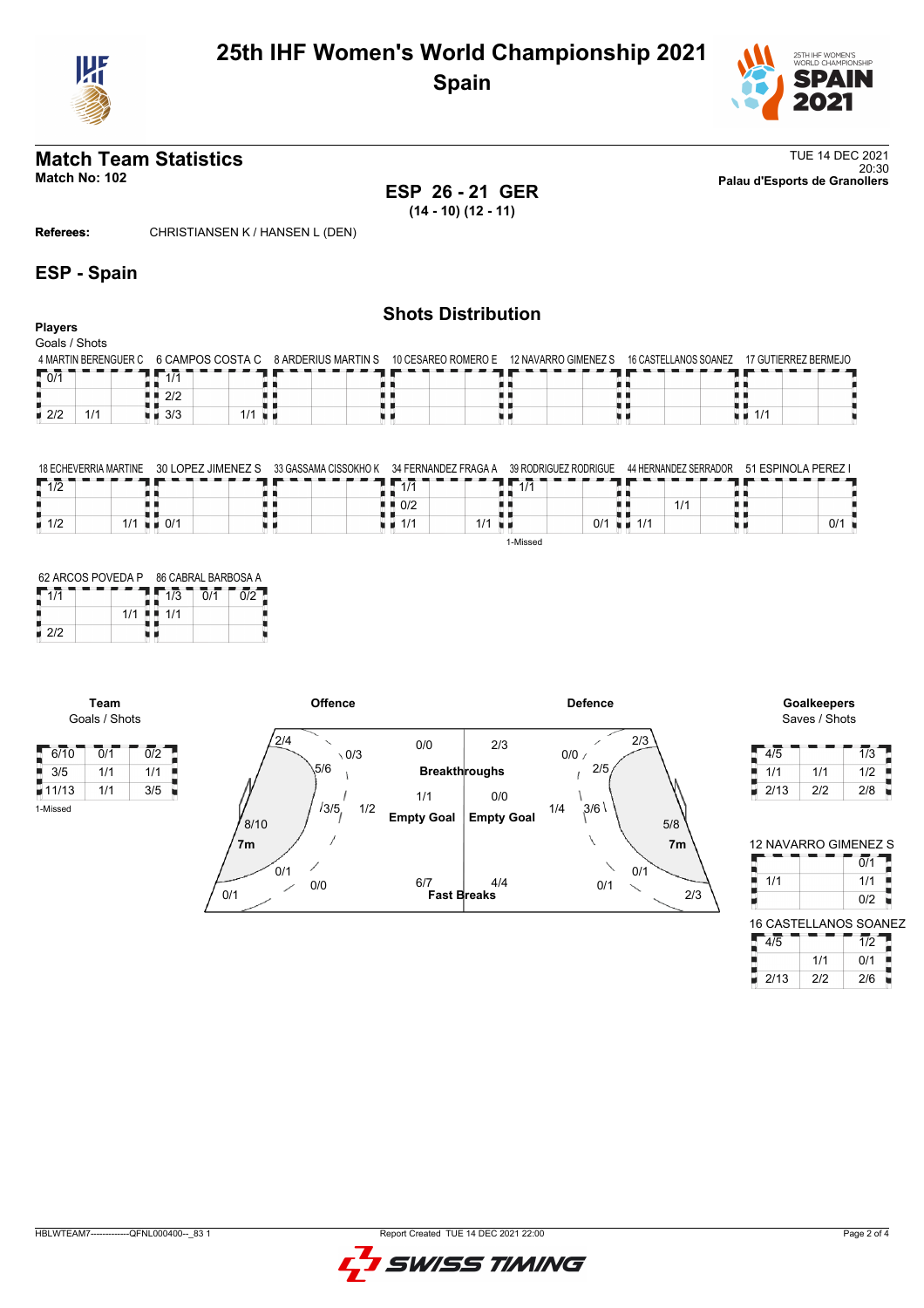



# **ESP 26 - 21 GER (14 - 10) (12 - 11)**

**Match Team Statistics**<br>Match No: 102<br>Palau d'Esports de Granollers 20:30 **Match No: 102 Palau d'Esports de Granollers**

**Referees:** CHRISTIANSEN K / HANSEN L (DEN)

### **GER - Germany**

|                 | <b>Players</b>          |       |                    |      |                                           | <b>Shots</b> |                |           |           |          |    | Offence<br><b>Defence</b> |                    |           | <b>Penalties</b> |                |                      |  | <b>TP</b> |
|-----------------|-------------------------|-------|--------------------|------|-------------------------------------------|--------------|----------------|-----------|-----------|----------|----|---------------------------|--------------------|-----------|------------------|----------------|----------------------|--|-----------|
| No.             | <b>Name</b>             | G/S   | %                  | 6m   | Wing                                      | 9m           | 7 <sub>m</sub> | <b>FB</b> | <b>BT</b> | EG       | AS | <b>TF</b>                 | <b>ST</b>          | <b>BS</b> | <b>YC</b>        | 2Min   RC   BC |                      |  |           |
|                 | <b>KALF Marlene</b>     | 2/3   | 67                 |      | 0/1                                       |              | 1/1            | 1/1       |           |          |    |                           |                    |           |                  |                |                      |  | 30:00     |
| 3               | <b>BERGER Amelie</b>    | 1/1   | 100                |      |                                           |              |                | 1/1       |           |          |    |                           |                    |           |                  |                |                      |  | 24:26     |
|                 | <b>GRIJSEELS Alina</b>  | 3/7   | 43                 | 2/3  |                                           | 1/2          | 0/2            |           |           |          | 4  | 4                         |                    |           |                  |                |                      |  | 37:39     |
|                 | <b>SCHMELZER Meike</b>  | 4/4   | 100                | 2/2  |                                           |              |                | 2/2       |           |          |    | $\overline{2}$            | $\overline{2}$     |           |                  |                |                      |  | 60:00     |
| 11              | <b>SMITS Xenia</b>      | 1/2   | 50                 | 0/1  |                                           |              |                |           | 1/1       |          | 3  |                           | $\overline{2}$     |           |                  | $\overline{2}$ |                      |  | 45:47     |
| 12              | <b>ECKERLE Dinah</b>    |       |                    |      |                                           |              |                |           |           |          |    |                           |                    |           |                  |                |                      |  | 27:58     |
| 13 <sup>1</sup> | PETERSEN Silje Brons    |       |                    |      |                                           |              |                |           |           |          |    |                           |                    |           |                  |                |                      |  | 2:34      |
| 17              | <b>STOLLE Alicia</b>    | 0/1   | 0                  |      |                                           | 0/1          |                |           |           |          |    |                           |                    |           |                  |                |                      |  | 5:39      |
| 18              | <b>ZSCHOCKE Mia</b>     | 2/3   | 67                 | 1/2  |                                           |              |                |           | 1/1       |          | 1  |                           |                    |           |                  | 1              |                      |  | 28:23     |
| 20              | <b>BOLK Emily</b>       | 0/3   | $\Omega$           | 0/2  |                                           | 0/1          |                |           |           |          | 6  | 3                         | 1                  |           |                  |                |                      |  | 42:04     |
| 25              | <b>DEGENHARDT Lena</b>  | 0/3   | $\Omega$           | 0/2  |                                           | 0/1          |                |           |           |          |    |                           |                    |           |                  |                |                      |  | 7:06      |
| 27              | <b>MAIDHOF Julia</b>    | 6/7   | 86                 |      | 2/2                                       |              | 4/5            |           |           |          |    | $\overline{2}$            |                    |           |                  |                |                      |  | 22:11     |
| 29              | <b>LAUENROTH Antje</b>  | 2/3   | 67                 |      | 2/3                                       |              |                |           |           |          |    |                           |                    |           |                  |                |                      |  | 54:49     |
| 33              | <b>SCHULZE Luisa</b>    | 0/1   | $\Omega$           |      |                                           |              |                |           | 0/1       |          |    |                           |                    |           |                  |                |                      |  | 8:39      |
| 42              | <b>FILTER Katharina</b> |       |                    |      |                                           |              |                |           |           |          |    |                           |                    |           |                  |                |                      |  | 22:45     |
| 95              | STOCKSCHLADER Johanna   |       |                    |      |                                           |              |                |           |           |          |    |                           |                    |           |                  |                |                      |  |           |
|                 | Bench/Team              |       |                    |      |                                           |              |                |           |           |          |    |                           |                    |           |                  |                |                      |  |           |
|                 | <b>Totals</b>           | 21/38 | 55                 | 5/12 | 4/6                                       | 1/5          | 5/8            | 4/4       | 2/3       |          | 16 | 11                        | 5                  |           |                  | 3              |                      |  |           |
|                 |                         |       |                    |      |                                           |              |                |           |           |          |    |                           |                    |           |                  |                |                      |  |           |
|                 | <b>Goalkeepers</b>      |       | <b>Total Shots</b> |      | 6m Shots<br><b>Wing Shots</b><br>9m Shots |              |                |           |           | 7m Shots |    |                           | <b>Fast Breaks</b> |           |                  |                | <b>Breakthroughs</b> |  |           |

|     | Goalkeepers         | Total Shots |    | <b>6m Shots</b> |    | wing Shots |    | <b>9m Shots</b> |     | <i>I'</i> m Shots |                 | <b>Fast Breaks</b> |    | <b>Breakthroughs</b> |   |
|-----|---------------------|-------------|----|-----------------|----|------------|----|-----------------|-----|-------------------|-----------------|--------------------|----|----------------------|---|
| No. | <b>Name</b>         | S/S         | %. | S/S             | %  | S/S        | %  | S/S             | %   | S/S               | %               | S/S                | %  | S/S                  | % |
|     | 12 ECKERLE Dinah    | 5/18        | 28 | 2/4             | 50 | 1/2        | 50 | 2/3             | 67  | 0/4               |                 | 0/5                |    |                      |   |
|     | 42 FILTER Katharina | 8/21        | 38 | 1/7             | 14 | 2/3        | 67 | 2/2             | 100 | 2/6               | 33              | 1/2                | 50 |                      |   |
|     | EG                  |             |    |                 |    |            |    |                 |     |                   |                 |                    |    |                      |   |
|     | <b>Totals</b>       | 13/39       | 33 | 3/11            | 27 | 3/5        | 60 | 4/5             | 80  | 2/10              | 20 <sub>1</sub> | 1/7                | 14 |                      |   |

| <b>Team Shots</b>      | Goals | <b>Saves</b>   | <b>Missed</b> | Post | <b>Blocked</b> | <b>Total</b> | %   |
|------------------------|-------|----------------|---------------|------|----------------|--------------|-----|
| 6m Shots               | 5     | 5              |               |      |                | 12           | 42  |
| <b>Wing Shots</b>      | 4     | $\overline{2}$ |               |      |                | 6            | 67  |
| 9m Shots               |       | 3              |               |      |                | 5            | 20  |
| 7m Shots               | 5     | 3              |               |      | N/A            | 8            | 63  |
| <b>Fast Breaks</b>     | 4     |                |               |      |                | Λ            | 100 |
| <b>Breakthroughs</b>   | 2     |                |               |      |                | 3            | 67  |
| <b>Empty Net Goals</b> |       | N/A            |               |      |                |              |     |
| <b>Totals</b>          | 21    | 14             |               |      | ◠              | 38           | 55  |

**Number of Attacks:** 49, **Scoring Efficiency:** 43%